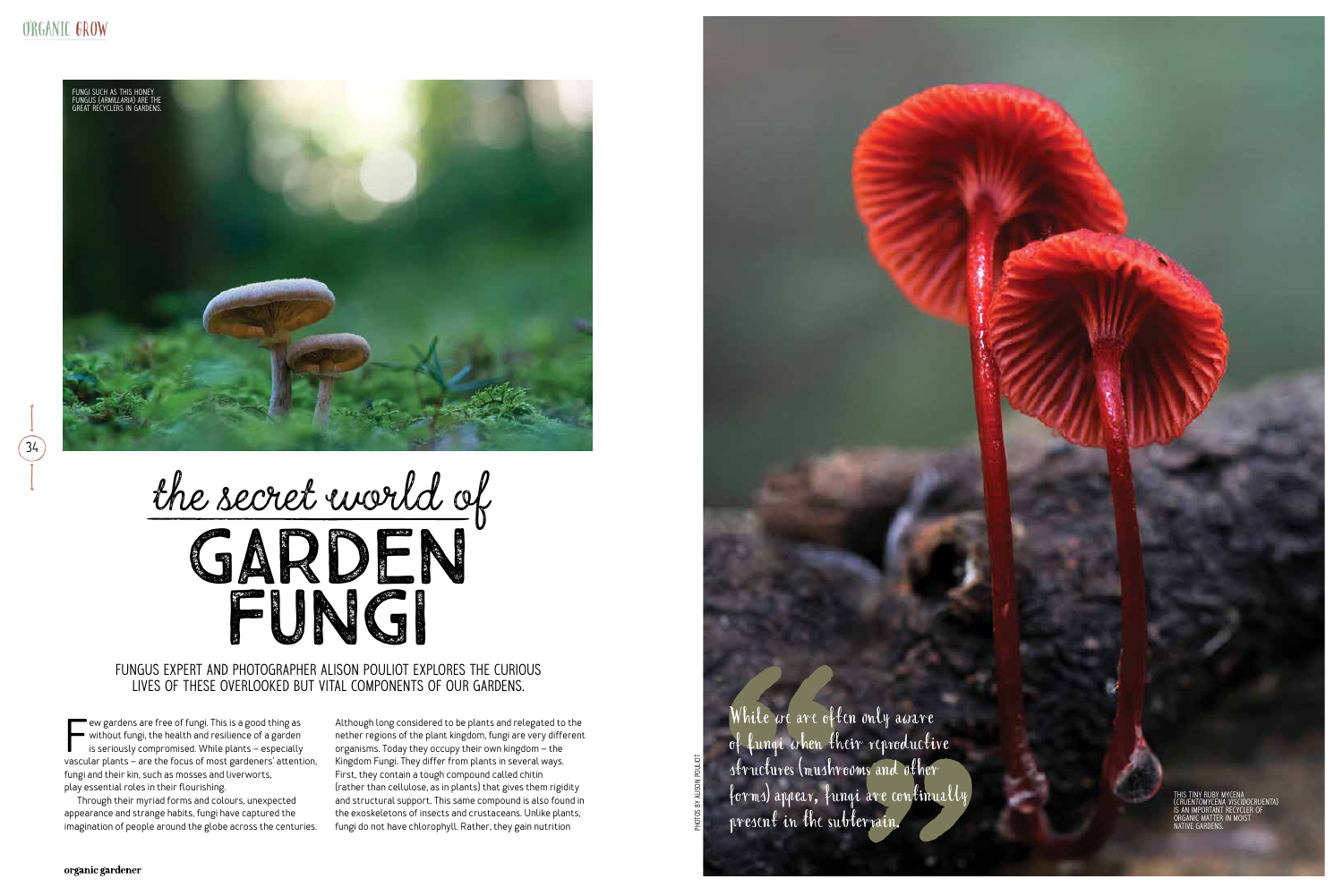

by sitting directly in their food source, and through the secretion of enzymes, break down complex compounds into simple sugars. A third difference is that fungi reproduce by spores rather than seeds.

### **Fungi in the garden**

While we are often only aware of fungi when their reproductive structures (mushrooms and other forms) appear, fungi are continually present in the subterrain. Here they work away, unseen, holding gardens together. Fungi dismantle large organic molecules into simpler forms, building soils through the process known as pedogenesis. Consequently, fungi cycle and govern nutrient and energy flows, regulating resources for subterranean and aboveground organisms.

While fungi can degrade almost any organic material containing carbon, among the two most significant substances are cellulose and lignin. These recalcitrant

## FORAGING AND GROWING YOUR OWN

**People have foraged for wild foods including fungi since the beginning of time. More recently, a growing band of foragers is discovering the delights of wild edible mushrooms. Two of the more commonly foraged species in Australia are the saffron milk cap (***Lactarius deliciosus***) and the slippery jack (***Suillus luteus* **and** *S. granulatus***). However, unlike many European and Asian cultures that have long traditions of eating wild mushrooms, less is known about the edibility of Australian fungi. Hence, those out foraging need to be able to differentiate the desirable from the deadly. Unfortunately the various folkloric sayings about edible fungi always have their poisonous exceptions. Deadly fungi accompany the many edible fungi that can be found in local environments. For example, the appropriately named death cap (***Amanita phalloides***) and the poisionous (but non-lethal) yellow stainer (***Agaricus xanthodermus***) are becoming more widespread. Every forager should be able to recognise these species.**

**Fungal poisoning can occur from eating raw but also cooked fungi. Most fungi that cause human poisoning cannot be made nontoxic by cooking, canning, freezing, or any other means of processing. Hence, the only way to avoid poisoning is to avoid** 

**your own!**



**A great range of commercial mushroom growing kits is available with some of the more popular species being various types of oyster mushrooms (***Pleurotus***), button mushrooms (***Agaricus bisporus***) and shiitake (***Lentinus edodes***). The great advantage of a kit is that the work preparing a suitable substrate (often loose sawdust or a sawdust block or log that has been inoculated) and growing the mycelium, has already been done. You just need to follow the step-bystep instructions and supply suitable growing conditions – sufficient ventilation, water, shade, suitable temperature – and a good dose of patience!** 

**Other than the obvious advantage of minimising the risks involved with mis-identifications in wild foraging, growing mushrooms is great fun and educational. Both children and adults alike can learn about the fungus life cycles and directly witness the developmental stages as the mushrooms mature. Growing mushrooms is also a step toward the satisfaction of self-sufficiency, with the added advantage of knowing where your food is coming from. Make sure the kit you buy is certified organic. In addition to providing new taste experiences and culinary discoveries, growing mushrooms also offers the sheer delight of experiencing these curious organisms in all their beauty, forms and colours as they manifest before your eyes. Watching things grow and thrive is inherently pleasing and often fosters a greater appreciation of wild fungi and their greater ecological significance in the natural environment.**

right: Ecologist and environmental photographer, Dr Alison Pouliot. centre: Ink caps, or lawyers' wigs as they are commonly known (Coprinus comatus) are early colonisers and are commonly found in disturbed areas in lawns and gardens. far right: This Clitocybe semiocculta recycles old wood in gardens in Southern Australia.